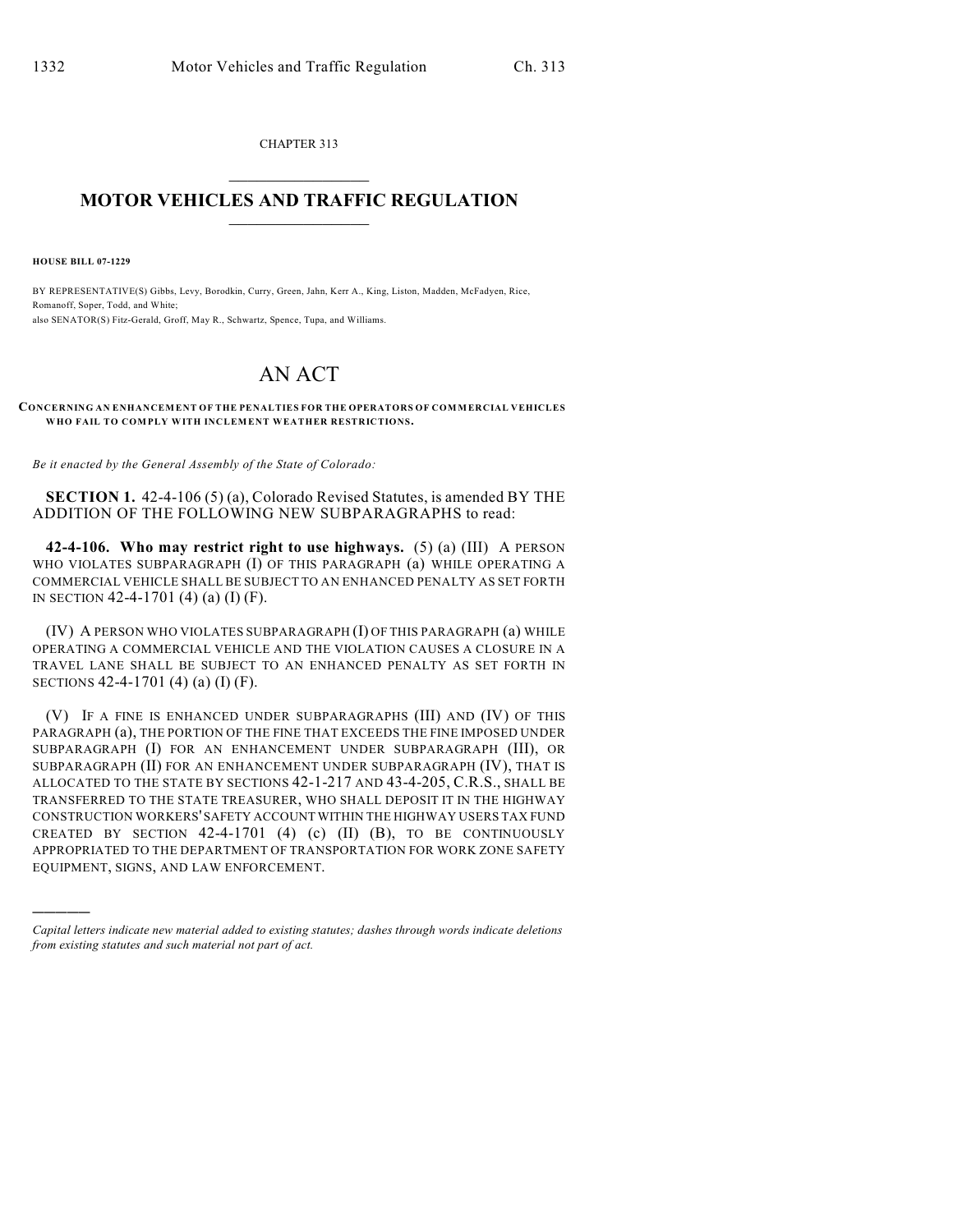(VI) SUBPARAGRAPHS (III) AND (IV) OF THIS PARAGRAPH (a) SHALL NOT APPLY TO A TOW OPERATOR WHO IS TOWING A MOTOR VEHICLE OR TRAVELING TO A SITE FROM WHICH A MOTOR VEHICLE SHALL BE TOWED.

(VII) THE COLORADO DEPARTMENT OF TRANSPORTATION SHALL IDENTIFY AN APPROPRIATE PLACE FOR COMMERCIAL VEHICLES TO APPLY CHAINS, IF NECESSARY, TO COMPLY WITH SUBPARAGRAPH (I) OF THIS PARAGRAPH (a) AND PROVIDE ADEQUATE NOTICE TO COMMERCIAL VEHICLE OPERATORS OF SUCH PLACES.

**SECTION 2.** 42-4-106 (8), Colorado Revised Statutes, is amended to read:

**42-4-106.** Who may restrict right to use highways. (8) (a)  $\overrightarrow{Any}$  EXCEPT AS PROVIDED IN PARAGRAPH (b) OF THIS SUBSECTION (8), A person who violates any provision of this section commits a class B traffic infraction.

(b) A PERSON WHO VIOLATES PARAGRAPH (a) OF SUBSECTION (5) OF THIS SECTION WHILE OPERATING A COMMERCIAL VEHICLE COMMITS A CLASS B TRAFFIC INFRACTION AND SHALL BE PUNISHED AS PROVIDED IN SECTION 42-4-1701 (4) (a) (I) (F); EXCEPT THAT THIS PARAGRAPH (b) SHALL NOT APPLY TO A TOW OPERATOR WHO IS TOWING A MOTOR VEHICLE OR TRAVELING TO A SITE FROM WHICH A MOTOR VEHICLE SHALL BE TOWED.

**SECTION 3.** 42-4-1701 (4) (a) (I) (F), Colorado Revised Statutes, is amended to read:

**42-4-1701. Traffic offenses and infractions classified - penalties - penalty and surcharge schedule.** (4) (a) (I) Except as provided in paragraph (c) of subsection (5) of this section, every person who is convicted of, who admits liability for, or against whom a judgment is entered for a violation of any provision of this title to which the provisions of paragraph (a) or (b) of subsection (5) of this section apply shall be fined or penalized, and have a surcharge levied thereon pursuant to section 24-4.2-104 (1) (b) (I), C.R.S., in accordance with the penalty and surcharge schedule set forth in sub-subparagraphs  $(A)$  to  $(P)$  of this subparagraph  $(I)$ ; or, if no penalty or surcharge is specified in the schedule, the penalty for class A and class B traffic infractions shall be fifteen dollars, and the surcharge shall be two dollars. These penalties and surcharges shall apply whether the defendant acknowledges the defendant's guilt or liability in accordance with the procedure set forth by paragraph (a) of subsection (5) of this section or is found guilty by a court of competent jurisdiction or has judgment entered against the defendant by a county court magistrate. Penalties and surcharges for violating specific sections shall be as follows:

| <b>Section Violated</b>                | <b>Penalty</b> | Surcharge |  |  |  |  |
|----------------------------------------|----------------|-----------|--|--|--|--|
| (F) Size, weight, and load violations: |                |           |  |  |  |  |
| $42 - 4 - 502$                         | \$ 75.00       | \$11.70   |  |  |  |  |
| $42 - 4 - 503$                         | 15.00          | 2.60      |  |  |  |  |
| 42-4-504                               | 75.00          | 11.70     |  |  |  |  |
| $42 - 4 - 505$                         | 75.00          | 11.70     |  |  |  |  |